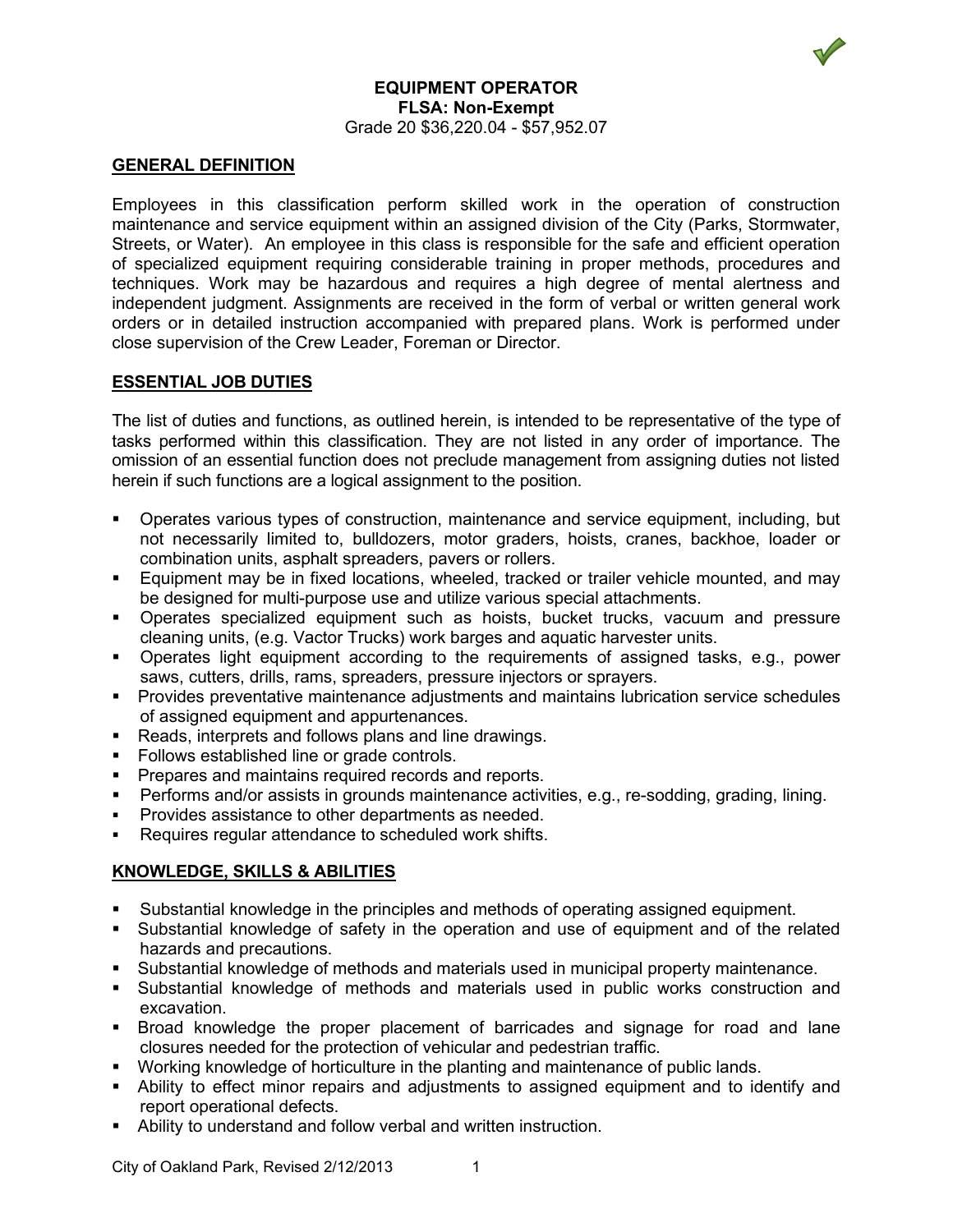#### **EQUIPMENT OPERATOR FLSA: Non-Exempt**

Grade 20 \$36,220.04 - \$57,952.07

- Ability to prepare written records of work performed.
- Communicates with co-workers, management, citizens, and others in a courteous and professional manner.
- Ability to read, interpret and apply instructions and problem-solving techniques contained in technical specifications applicable to the assigned projects / tasks.
- Ability to provide guidance and instruction to lesser skilled staff on equipment operation.
- Conforms with and abides by all departmental and City regulations, policies, work procedures, and instructions.

## **MINIMUM ACCEPTABLE EDUCATION, TRAINING & EXPERIENCE**

High school diploma or GED equivalent; supplemented by three (3) years previous experience operating various types of medium construction and service equipment (as listed herein). Must hold a State of Florida Class B Driver's License with Tanker Endorsement. Additional certification(s) may be required where applicable to the assigned division\*. Position may be required to be on call, including nights, holidays and weekends.

## **PREFERRED**

- **EXECTE:** Level 3 Distribution System Operator License
- **Stormwater C License for Stormwater Division**

#### **PHYSICAL REQUIREMENTS**

The City of Oakland Park is an Equal Opportunity Employer. In compliance with the Americans with Disabilities Act (42 U.S. C. 12101 et. seq.), the City of Oakland Park will provide reasonable accommodations to qualified individuals with disabilities and encourages both prospective and current employees to discuss potential accommodations with the employer. The physical demands described here are representative of those that must be met by an employee to successfully perform the essential functions of this job.

- The employee is frequently required to climb, balance, stoop, kneel, crouch, or crawl.
- **Must be able to operate objects, tools or controls and reach with arms and hands.**
- Must be able to remain outdoors for extended periods in high heat and humidity conditions.
- Traverse rough terrain, walk up or down stairwells, ladders, slopes or steps.
- The employee must frequently lift and/or move up to 75 pounds.
- Vision ability includes close and peripheral vision, color distinction and depth and texture perception.
- Ability to hear and smell.
- Ability to wear all required personal protective equipment including respirator (must pass respirator test).

A review of this position has excluded the marginal functions of the position that are incidental to the performance of fundamental job duties. All duties and responsibilities are essential job functions and requirements are subject to possible modifications to reasonably accommodate individuals with disabilities. To perform this job successfully, the incumbent(s) will possess the abilities and aptitudes to perform each duty proficiently. Some requirements may exclude individuals who pose a direct threat of significant risk to the health or safety of themselves or others. Requirements are representative of minimum level of knowledge, skills and ability.